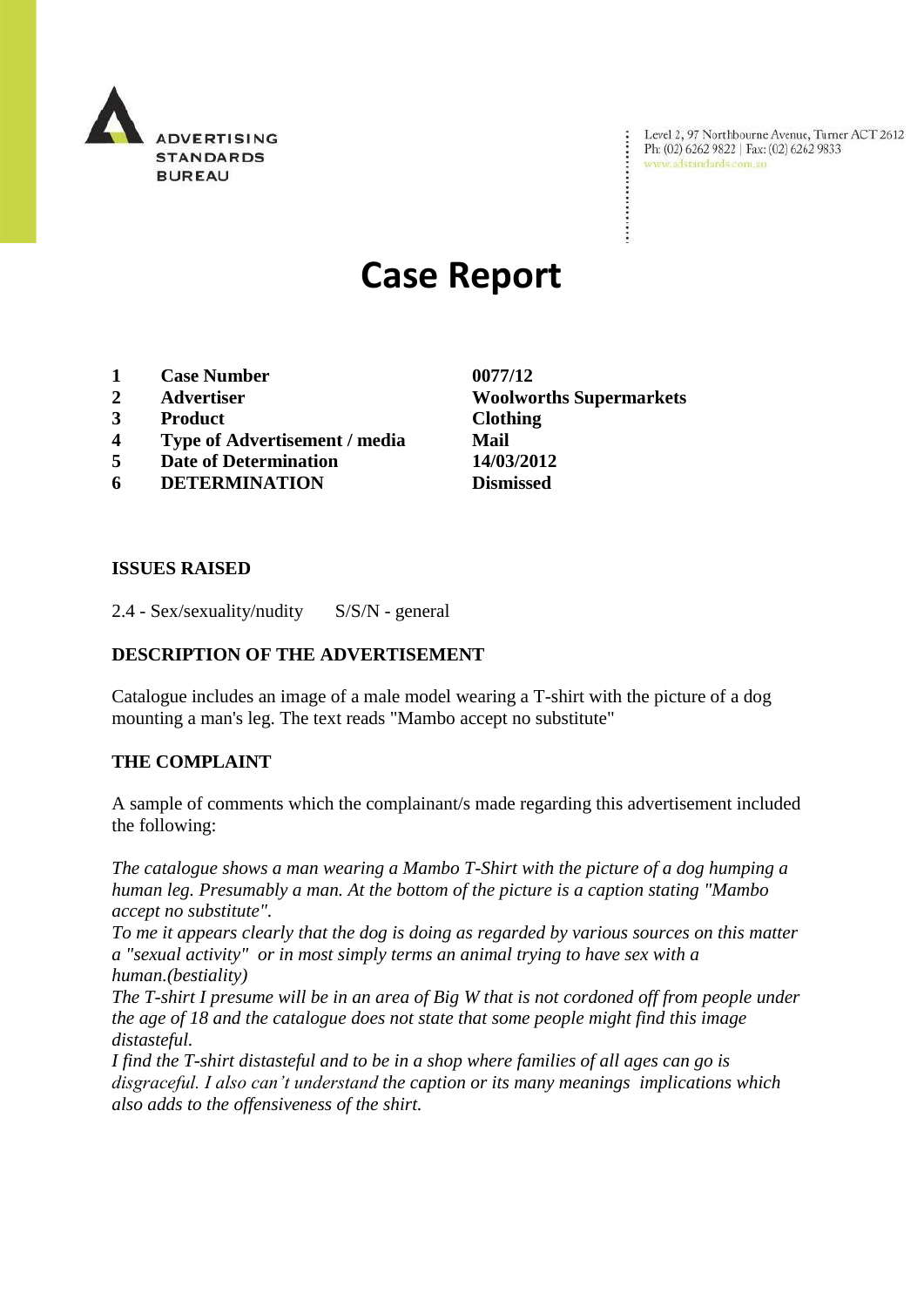# **THE ADVERTISER'S RESPONSE**

Comments which the advertiser made in response to the complainant/s regarding this advertisement include the following:

*BigW takes its advertising obligations very seriously. It is BigWs submission that the complaint should be dismissed and no further action taken in the matter for the reasons expressed below.*

*The Mambo T-shirt range and prints, including the print the subject of the complaint. is generally available across a number of retailers in Mambo's distribution network. Mambo's mantra, as explained to BigW by the vendor, is to poke fun at the unique relationship between man and his*

*best friend (the dog).*

*The Mambo range has, for many years, been seen as appealing to young people for its "edgy", quirky and humorous prints. BigW has been informed by the vendor that the print has been in the market at different times for nearly 20 years without complaint.*

*On no basis does BigW agree that either the Code or acceptable social standards have been breached or compromised by reason of the advertising of this Mambo print or its stocking in stores.*

*BigW appreciates the ASB's careful consideration of a complaint and will accept BigWs submission that this complaint should be dismissed.*

## **THE DETERMINATION**

The Advertising Standards Board ("Board") considered whether this advertisement breaches section 2 of the Advertiser Code of Ethics (the "Code").

The Board noted the complainant's concerns that the advertisement depicts a dog humping a human leg which amounts to a portrayal of sexual activity which is inappropriate.

The Board viewed the advertisement and noted the advertiser's response.

The Board considered whether the advertisement was in breach of Section 2.4 of the Code. Section 2.4 of the Code states: "Advertising or Marketing Communications shall treat sex, sexuality and nudity with sensitivity to the relevant audience".

The Board noted that the product itself – the Mambo t-shirt – is a product which is legally allowed to be advertised and to be sold and considered that it was reasonable for Woolworths to use images of its merchandise in its print publications.

The Board considered that the image is very mild and that the dog's sexual organs are not visible and the image is not sexualised. In the Board's view most members of the community would consider this advertisement to not be offensive or inappropriate and to not portray sex, sexuality or nudity in a manner which is inconsistent with viewing by a broad audience.